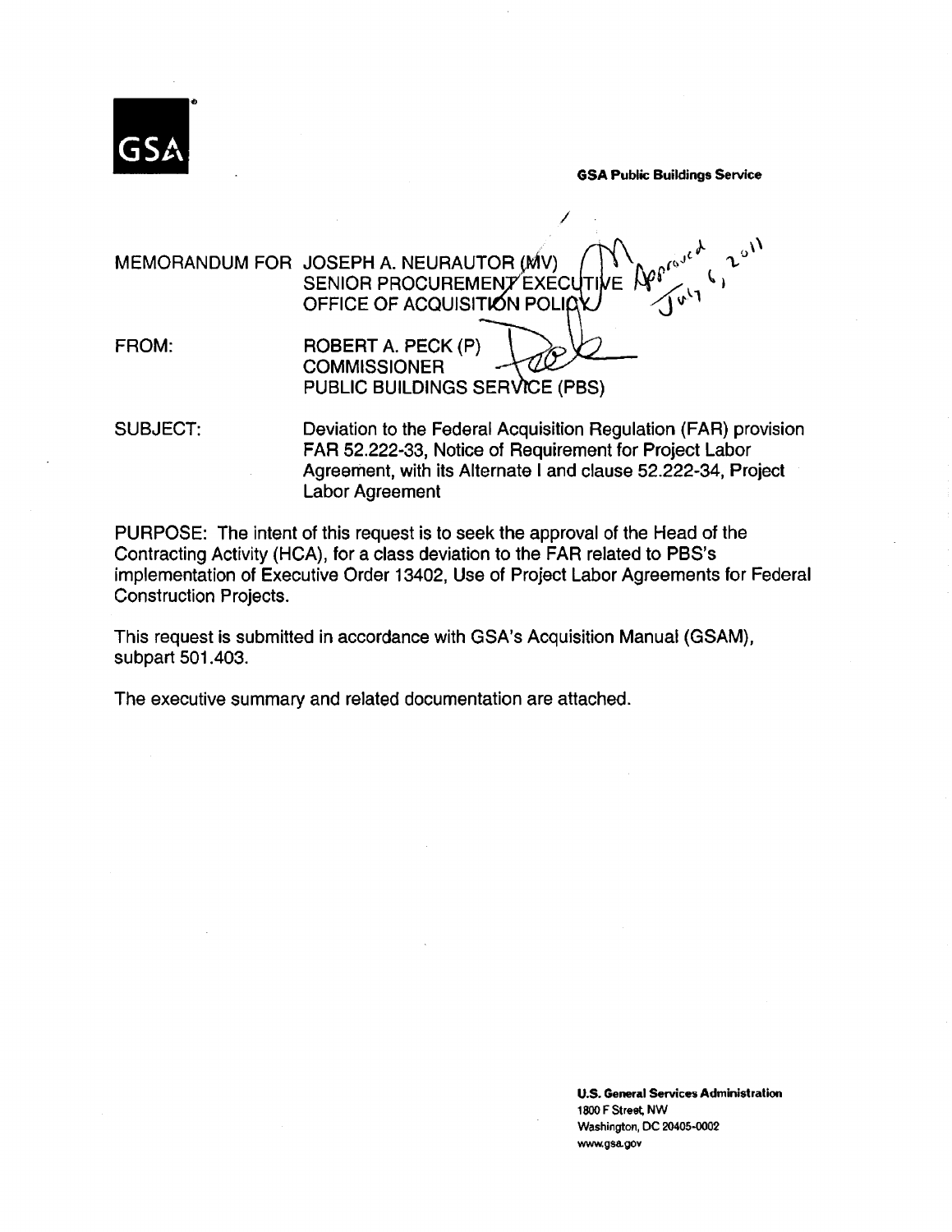### RECOMMENDATIONS/DESIRED OUTCOME:

PBS requests approval of the following:

1. A Deviation to the Federal Acquisition Regulation (FAR) provision FAR 52.222-33, Notice of Requirement for Project Labor Agreement, with its Alternate I and clause 52.222-34, Project Labor Agreement.

#### EXECUTIVE SUMMARY

On February 6, 2009, President Obama signed Executive Order (EO) 13502, Use of Project Labor Agreements for Federal Construction Projects, to "promote the efficient administration and completion of Federal construction projects." EO 13502 does not mandate that federal agencies require the use of PLAs; it "encourages federal executive agencies to consider requiring the use of PLAs on major construction projects."

On July 10, 2009 the Office of Management and Budget issued a Memorandum to Agency Heads encouraging agencies "to consider the value of PLAs on a project-by-project basis, and to require the use of PLAs in appropriate circumstances" in advance of a Federal Acquisition Regulation (FAR) final rule. In August 2009, prior to the issuance of the final FAR rule implementing EO 13502, PBS initiated a Pilot program to consider the use of PLA's on ten American Recovery and Reinvestment Act projects and issued PLA policy guidance. The final FAR rule, FAR Case 2009-005, was published in the Federal Register April 13, 2010 and became effective May 13, 2010. PBS has revised its policy to incorporate FAR Case 2009-005.

PBS has recently encountered contractors who have attempted to rely on the language that they negotiate with "one or more labor organizations" to suggest that negotiating with a single labor organization was sufficient to meet the PLA requirements, even though the project would require performance by multiple trades. To address efficiency and economy during a construction project, a PLA must govern the entire project; to do so, it must be executed by all of the labor organizations having jurisdiction over the trades involved in the construction work.

PBS recently met with representatives from the Department of Labor, the Associated General Contractors, the International Brotherhood of Carpenters, and the Building and Construction Trades Department /AFL-CIO, to discuss issues regarding the implementation of GSA's PLA policy. Based on these meetings and our experience on the pilot projects, we are updating our policy and requesting a deviation to the Federal Acquisition Regulation (FAR) to clarify that, where the construction project will involve multiple trades, a PLA must be negotiated with the labor organizations having jurisdiction over the trades involved in a specific construction project and that the PLA must be executed by all such labor organizations.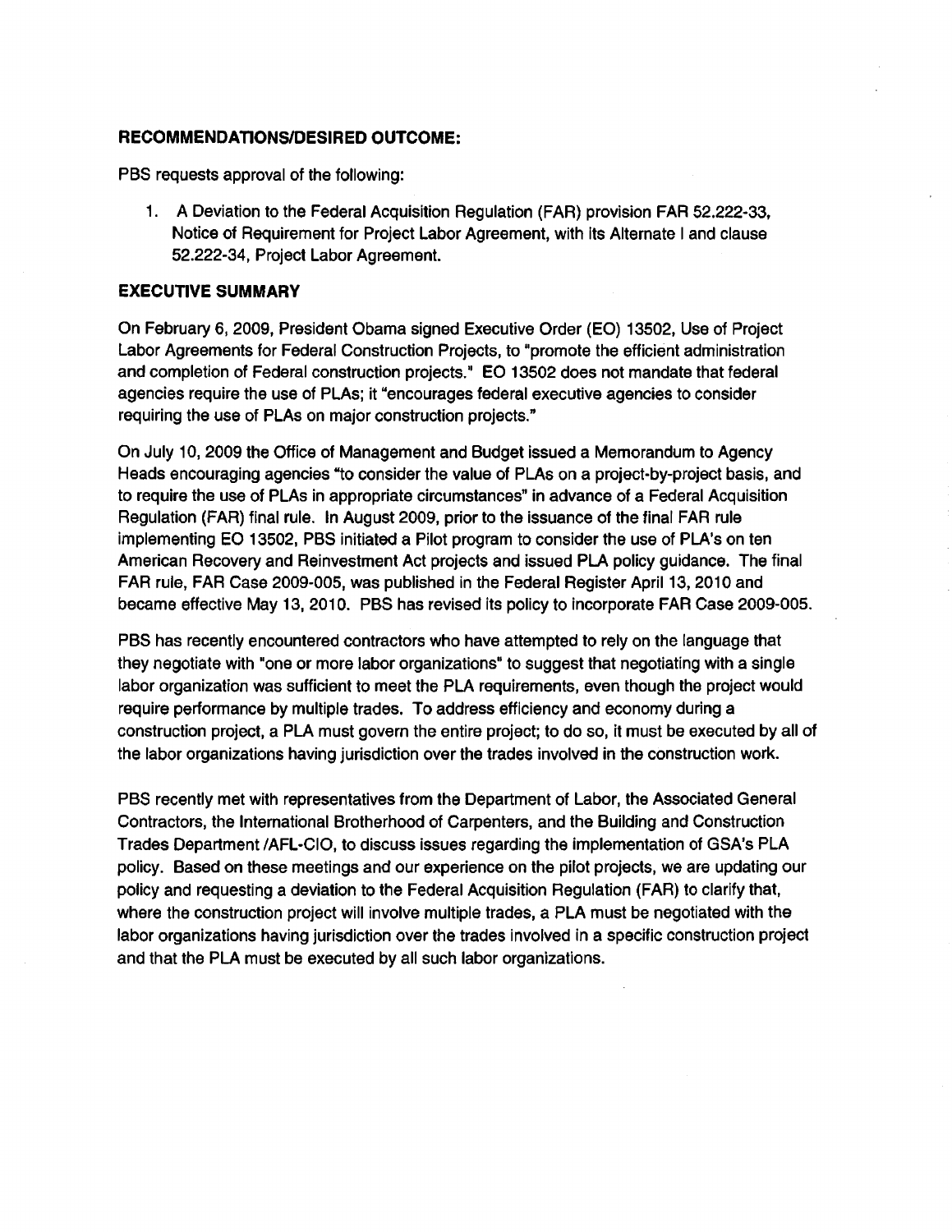#### 52.222-33 Alternate 1 Notice of Requirement for Project Labor Agreement (May 2010) (DEVIATION)

(a) Definitions. "Labor organization" and "project labor agreement," as used in this provision, are defined in the clause of this solicitation entitled Project Labor Agreement.

(b) The apparent successful offeror shall negotiate a project labor agreement with one or more all labor organizations having jurisdiction over the trades involved in the construction of the project. The project labor agreement must be signed by all such labor organizations and cover the entirety of the construction work to be performed during for the term of the resulting construction contract.

(c) Consistent with applicable law, the project labor agreement reached pursuant to this provision shall-

( 1) Bind the offeror and all subcontractors engaged in construction on the construction project to comply with the project labor agreement;

(2) Allow the offeror and all subcontractors to compete for contracts and subcontracts without regard to whether they are otherwise parties to collective bargaining agreements;

(3) Contain guarantees against strikes, lockouts, and similar job disruptions; (4) Set forth effective, prompt, and mutually binding procedures for resolving labor disputes arising during the term of the project labor agreement;

(5) Provide other mechanisms for labor-management cooperation on matters of mutual interest and concern, including productivity, quality of work, safety, and health; and

(6) Fully conform to all statutes, regulations, Executive orders, and agency requirements.

(d) Any project labor agreement reached pursuant to this provision does not change the terms of this contract or provide for any price adjustment by the Government.

(e) The apparent successful offeror shall submit to the Contracting Officer a copy of the project labor agreement prior to contract award.

#### FAR 52.222-34 Project Labor Agreement (May 2010) (Deviation)

(a) Definitions. As used in this clause-

"Labor organization" means a labor organization as defined in 29 U.S.C. 152(5). "Project labor agreement" means a pre-hire collective bargaining agreement with one or more the labor organizations having jurisdiction over the trades involved in the construction of the project that establishes the terms and conditions of employment for a specific construction project and is an agreement described in 29 u.s.c. 158(f).

(b) The Contractor shall maintain in a current status throughout the life of the contract the project labor agreement entered into prior to the award of this contract in accordance with solicitation provision 52.222-33, Notice of Requirement for Project Labor Agreement.

(c) Subcontracts. The Contractor shall include the substance of this clause, including this paragraph (c), in all subcontracts with subcontractors engaged in construction on the construction project.

(End of Clause)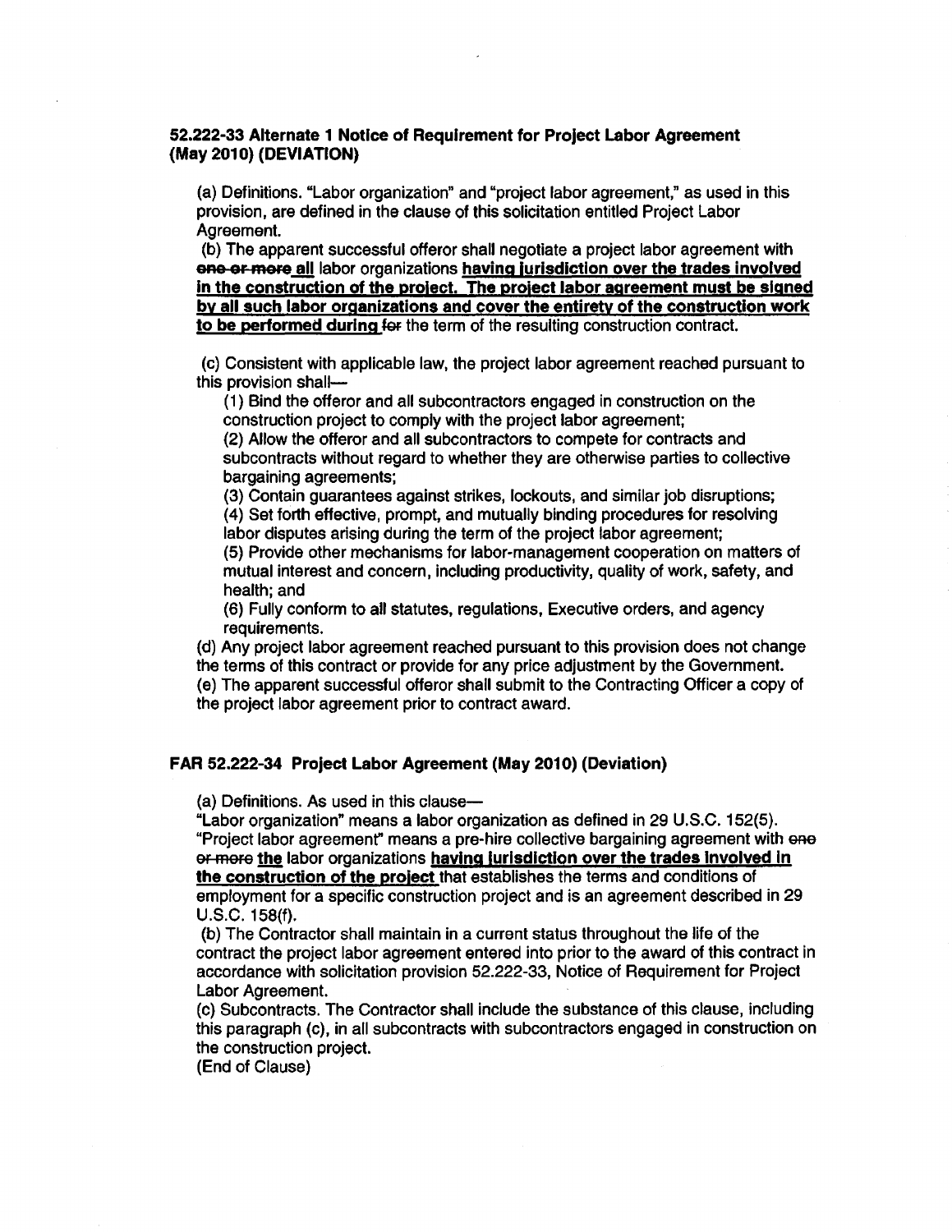DATE: 18 May Prepared by: **Christine S. Kelly** Procurement Analyst, Acquisition Management and Policy Division Office of Acquisition Management, Office of Organizational Resources DATE: <u>18May 11</u> **CONCUR:** Jennifer L. Smith Director, Acquisition Management and Policy Division Office of Acquisition Management, Office of Organizational Resources  $\frac{(a_{c2}d_{01})}{(a_{c1}d_{02})}$  DATE: 18  $m_{11}/(1)$ **CONCUR:** Bobby J Davis Acting Deputy Assistant Commissioner, Office of Acquisition Management **Office of Organizational Resources** rika Ell. Linui DATE: 6/1/11 **CONCUR:** Erika M. Dinnie Acting Assistant Commissioner, Office of Organizational Resources DATE:  $5/19/n$ **CONCUR:** William J. Guerin Assistant Commissioner, Office of Project Delivery  $\overline{\text{DATE: }}$   $5/27$  /11 **CONCUR:** Barry D. Segal  $\circlearrowright$ **Associate General Counsel for Real Property**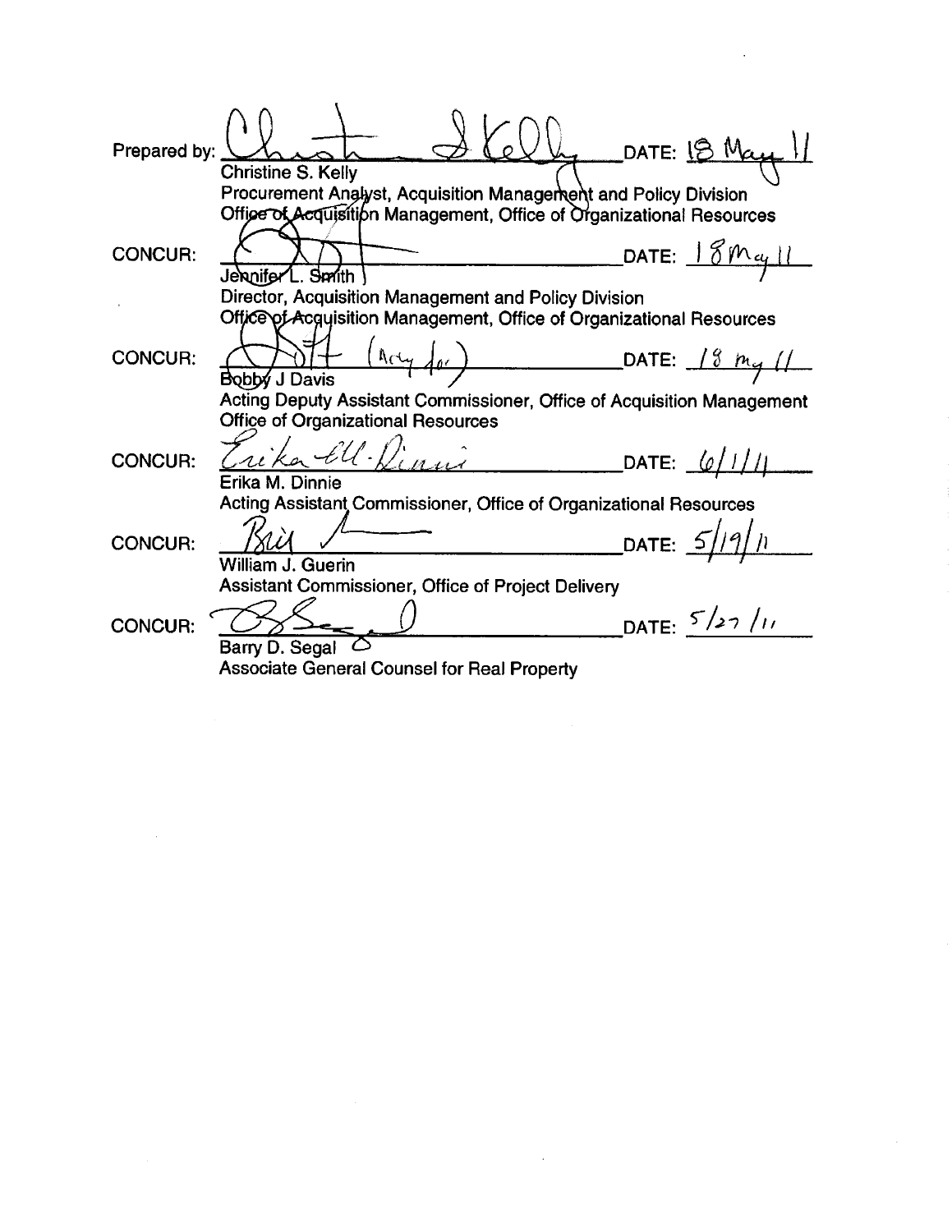# GENERAL SERVICES ADMINISTRATION DETERMINATION AND FINDINGS REQUEST FOR FAR CLASS DEVIATION

## FINDINGS

I hereby find that:

# 1. COMMERCIAL PRACTICE/MARKET RESEARCH

A project labor agreement is a collective bargaining agreement between a contractor and labor unions in which the parties define terms of employment for all laborers, union and non-union, to be employed on a specific construction project. Project labor agreements bind the general contractor, all subcontractors and all unions on the project. GSA is not a party to project labor agreements.

## 2. FEDERAL ACQUISITION REGULATION (FAR) GUIDANCE

FAR Part 22, Application of Labor Laws to Government Acquisitions, Subpart 22.5 prescribes policy and procedure for the implementation of Executive Order 13402, Use of Project Labor Agreements for Federal Construction Projects. Subpart 22.5 encourages agencies to consider requiring the use of project labor agreements on large scale construction projects, which are defined as projects with a total cost to the Federal Government is \$25 million or more. FAR Subpart 22.503 provides that an agency may require negotiation of a project labor agreement with one or more labor organizations for the term of the construction project, and Subpart 22.505 prescribes the use of FAR 52.222-33, Notice of Requirement for Project Labor Agreement with its Alternate I, when an agency decides to require the submission of a project labor agreement from only the apparent successful offeror, prior to contract award in its solicitations. Any PLA negotiated pursuant to this provision must:

- (1) Bind the offeror and all subcontractors engaged in construction on the construction project to comply with the project labor agreement;
- (2) Allow the offerer and all subcontractors to compete for contracts and subcontracts without regard to whether they are otherwise parties to collective bargaining agreements;
- (3) Contain guarantees against strikes, lockouts, and similar job disruptions;
- (4) Set forth effective, prompt, and mutually binding procedures for resolving labor disputes arising during the term of the project labor agreement;
- (5) Provide other mechanisms for labor-management cooperation on matters of mutual interest and concern, including productivity, quality of work, safety, and health; and
- (6) Fully conform to all statutes, regulations, Executive orders, and agency requirements.

Paragraph (b) of FAR Provision 52.222-33 Alt I, Notice of Requirement for Project Labor Agreement, requires the apparent successful offeror to "negotiate a project labor agreement with one or more labor organizations for the term of the resulting